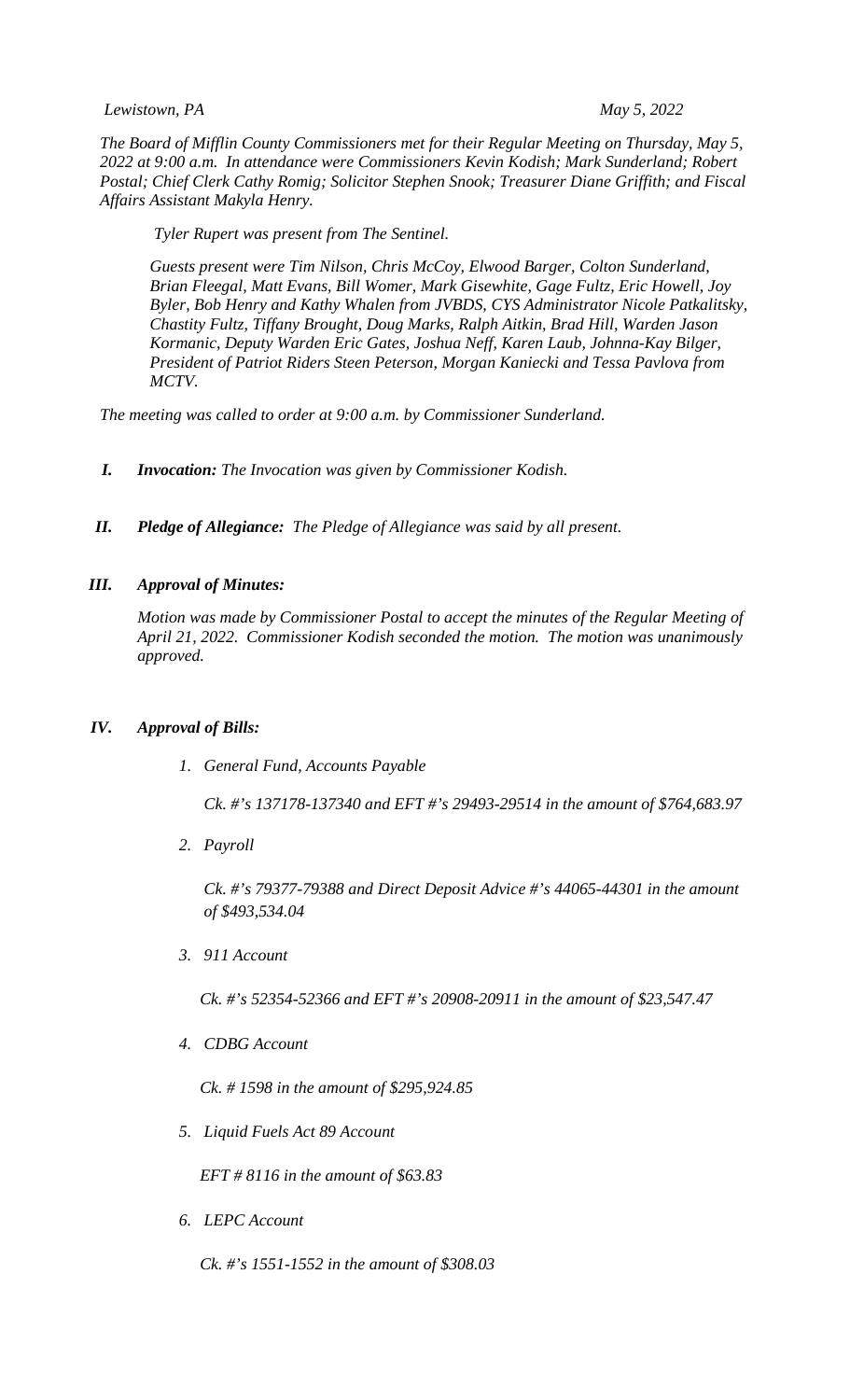*Motion was made by Commissioner Postal to approve payment of bills as listed above. Commissioner Kodish seconded the motion. The motion was unanimously approved.*

## *V. Treasurer's Report:*

## **TREASURER'S REPORT 4/20/2022-5/3/2022**

| <b>General Account Starting Balance</b>                                | \$1,178,227.13  |
|------------------------------------------------------------------------|-----------------|
| <b>DEBITS</b>                                                          |                 |
| Deposits Receipts #110972-111215                                       | 2,414,524.94    |
| <b>Transfer from</b>                                                   | 0.00            |
| <b>Transfer from CAPITAL RESERVE</b>                                   | 0.00            |
| Transfer from 911                                                      | 0.00            |
| <b>Voided Checks</b>                                                   | 0.00            |
| <b>Transfer from LEPC</b>                                              | 0.00            |
| Interest                                                               | 2,020.94        |
| <b>TOTAL DEBITS</b>                                                    | \$2,416,545.88  |
| <b>CREDITS</b>                                                         |                 |
| Bills Paid CK's 137178-137340 EFT #'s 29493-29514                      | 764,683.97      |
| Transfer to Payroll CKS 79377-79388, DD 43065-44301                    | 493,534.04      |
| <b>ADJUSTMENT</b>                                                      | 0.00            |
| Transfer to SFPP                                                       | 0.00            |
| <b>TOTAL CREDITS</b>                                                   | \$1,258,218.01  |
| Ending Balance (Interest $@$ 1.080% as of 5/3/2022)                    | \$2,336,555.00  |
| <b>Liquid Fuels</b><br>Invested at JV Bank $@$ 1.080% as of $5/3/2022$ | \$264,981.80    |
|                                                                        |                 |
| <b>Liquid Fuels - Act 89</b>                                           |                 |
| Invested at JV Bank $@$ 1.080% as of $5/3/2022$                        | \$442,400.99    |
| 911 Telephone Account                                                  |                 |
| Invested at JV Bank $@$ 1.080% as of $5/3/2022$                        | \$702,994.15    |
| <b>LEPC</b>                                                            |                 |
| Invested at JV Bank @ 1.080\% as of $5/3/2022$                         | \$24,281.18     |
| <b>Local Use Fund</b>                                                  |                 |
| Invested at JV Bank $\omega$ 1.080% as of 5/3/2022                     | \$539,804.82    |
| <b>Capital Reserve Account</b>                                         | \$13,786,472.26 |
| Invested at JV Bank $\omega$ 0.350% as of 5/3/2022                     |                 |

Report Subject to Audit

*Motion was made by Commissioner Postal to approve the Treasurer's Report as received, subject to audit. Commissioner Kodish seconded the motion. The motion was unanimously approved.*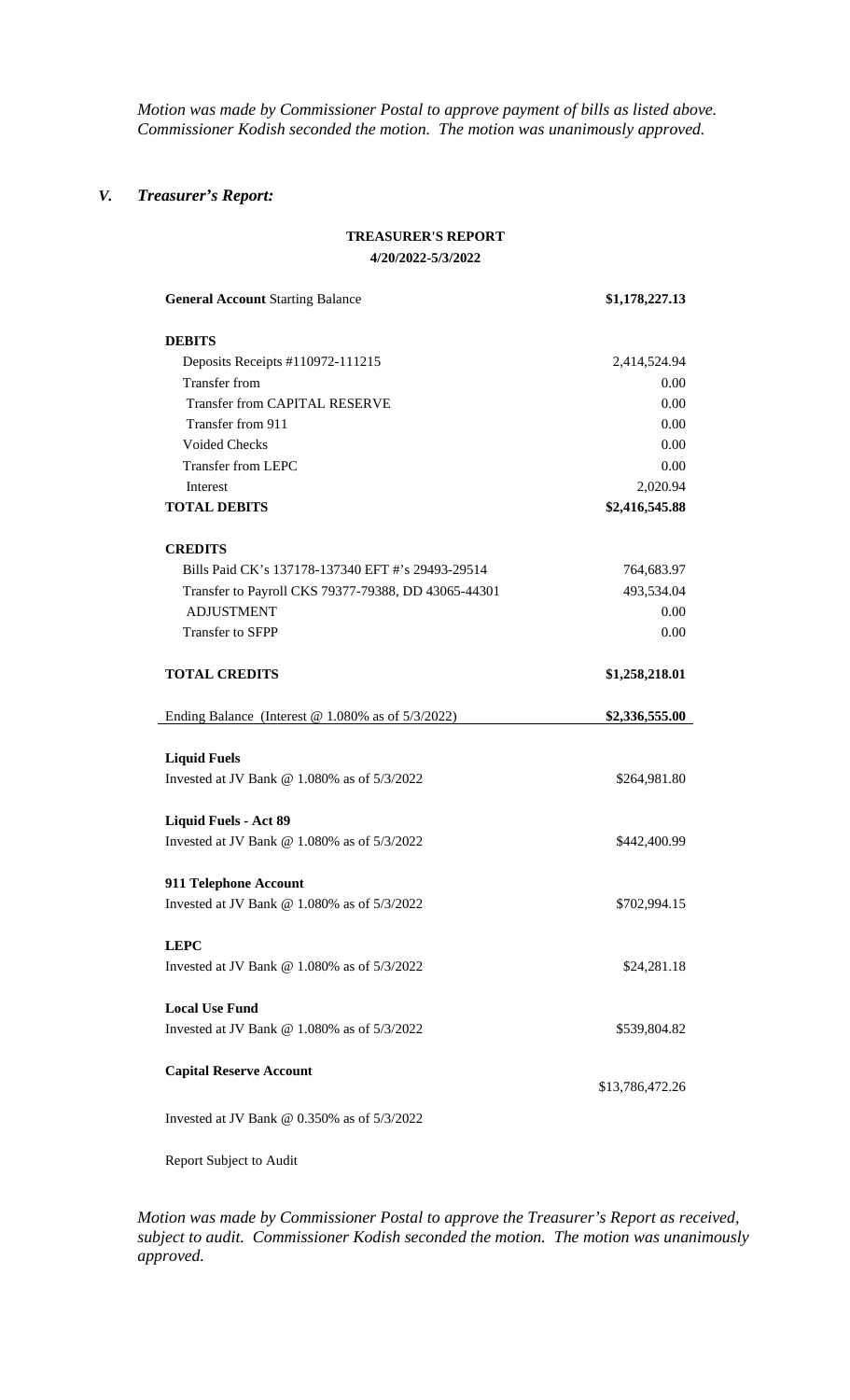## *VI. Meetings and Events:*

*Chairman Sunderland: Discussion on future projects Proposal on Upward Broadband Meeting on MOV TIU with Warden Salary Board*

*Commissioner Postal: SEDA-COG Natural Gas Co-Op Board MC Salary Board (2) Suspect Repository Property w/ Maintenance Greater Lewistown Corp regarding MCDOR Broadband meeting with IP PA DOS Election Security Webinar Voting Machine Testing MC Planning Commission MC Historical Society Annual Dinner Presentation of MC Rotary Meeting Meeting with Senator Judy Ward JVBDS Executive Committee and Workshop Internal Staff: Tax Services, MCCF, Maintenance, Planning, Elections, Human Services*

*Commissioner Kodish: Board of Elections*

*Salary Board (2) Rothrock Tree Planting Century Link Broadband Planning SEDA-COG Board Discussion of County Projects Juniata River Valley Visitors Bureau Board United Way Board TIU Services – Jail (Discussion) SEDA-COG Executive Board*

### *VII. Public Comment:*

*Commissioner Postal announced about the pre-app for ARPA funds. It is online, and invite all municipalities and non-profits to submit their pre-apps.* 

*Tyler Rupert; Lewistown Sentinel said there has been a lot of talk about extra funding for the jail employees with the left over COVID relief funds, is that correct? The commissioners said yes correct. Mr. Rupert asked what the criteria is for people to be eligible. Ms. Romig said it was discussed at yesterday's salary board meeting. It was when the governor declared the emergency proclamation. It was from March 6, 2020 through June 15, 2021 and essential employees that came in to work and worked every day, and are still a current employee right now. It went along with exposure. Mr. Rupert asked if it was like hazard pay. Commissioner Postal said it is calculated as premium pay, The American Rescue Plan Act, premium pay.*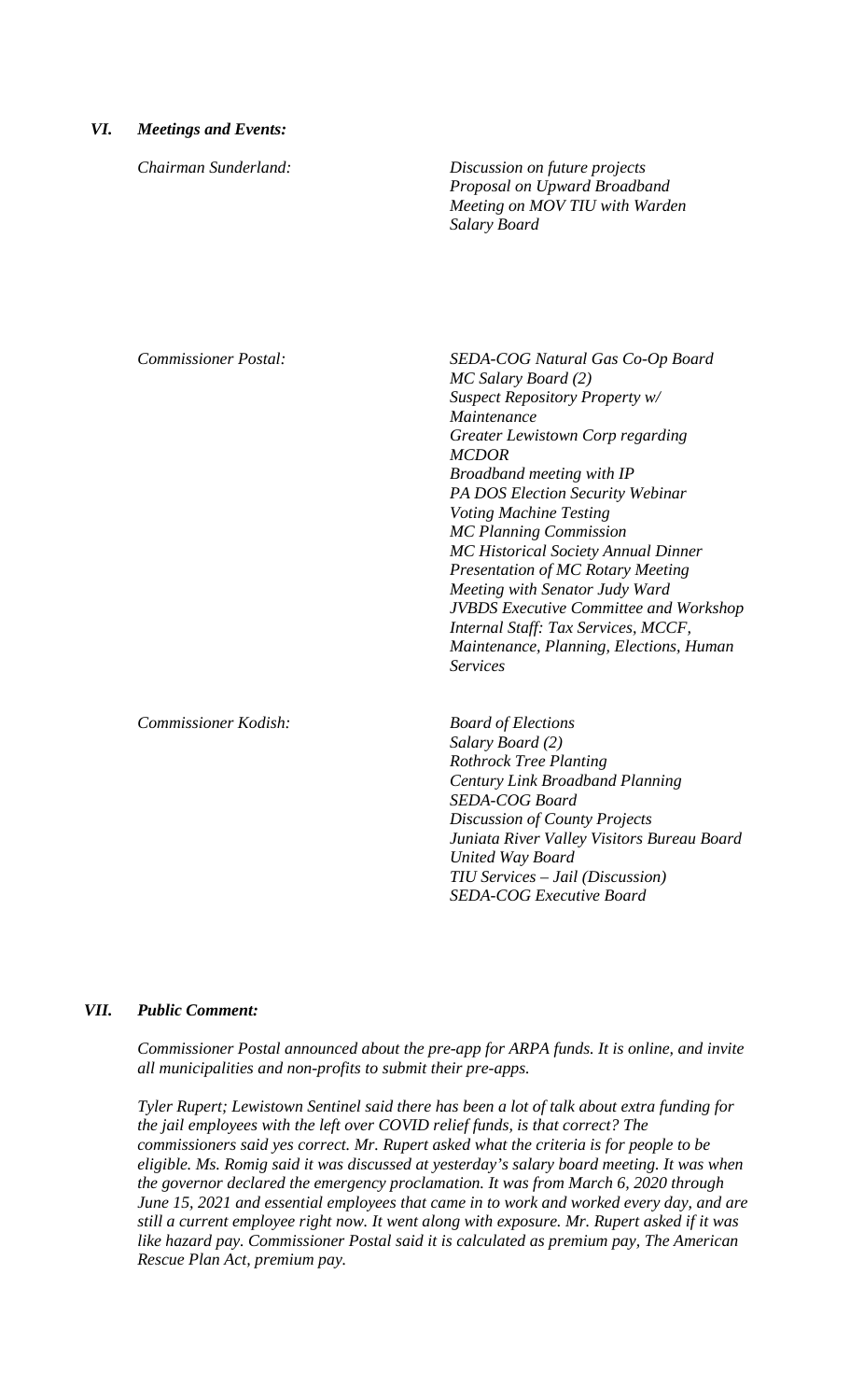*A. Proclamation – Mental Health Awareness Month*

# **Proclamation**

# "MENTAL HEALTH AWARENESS MONTH" May 2022

WHEREAS, Mental Health Month raises awareness of trauma and the impact it can have on the physical, emotional and mental well-being of children, families and communities

WHEREAS, Juniata Valley Behavioral and Developmental Services strives to increase awareness of the importance of mental health and wellness in the lives of Pennsylvanians and to celebrate recovery from mental illness

WHEREAS, mental health is essential for a person's overall health. Prevention works, treatment is effective, and people can recover from mental disorders and live full and productive lives; and

WHEREAS, Juniata Valley Behavioral and Developmental Services, along with other agencies and organizations across the tri-county region, is applying unique approaches to sharing the valuable opportunity to celebrate the tremendous strides made in central Pennsylvania promoting mental health awareness and increasing the public's knowledge that effective services and support are available.

NOW, THEREFORE, be it resolved that the Counties of Huntingdon, Mifflin and Juniata acting as Juniata Valley Behavioral and Developmental Services, in recognition of the importance of the ongoing fight against mental health, do hereby proclaim May 2022 to be "Mental Health Awareness Month" in Huntingdon County, Mifflin County and Juniata County urging all citizens to renew a commitment to ridding our society of the stigma associated with mental illness, encourage those living with mental health conditions to get the help they need and reaffirm our pledge to ensure those who need help have access to the support, acceptance and resources they deserve.

*Mr. Henry spoke and thanked the commissioners for recognizing Mental Health Awareness Month. There are a few activities going on such as green lights being put up around the community for mental health awareness. The Old Courthouse and Bell Tower*  will be lit up. The Lewistown Borough Council is allowing green ribbons to be tied to the *parking meters downtown. Two local coffee shops; Taste of the Valley and East End Coffee are going to use special green coffee sleeves for mental health awareness. The Mifflin County School District is going to have a green day on May 6, 2022 and encourage all students and staff to participate. To end the discussion, Mr. Henry said they are partnering with Peerstar and the Jana Marie Foundation to provide two (2) suicide prevention trainings on May 24. One session will be held in the morning, and the other will be in the afternoon. The trainings are each an hour and a half, free, and virtual.* 

*Motion was made by Commissioner Postal to be approved. Commissioner Kodish seconded the motion. The motion was unanimously approved.* 

*B. Proclamation – Motorcycle Safety Awareness Month*

# *PROCLAMATION MOTORCYCLE SAFETY AND AWARENESS MONTH MAY 2022*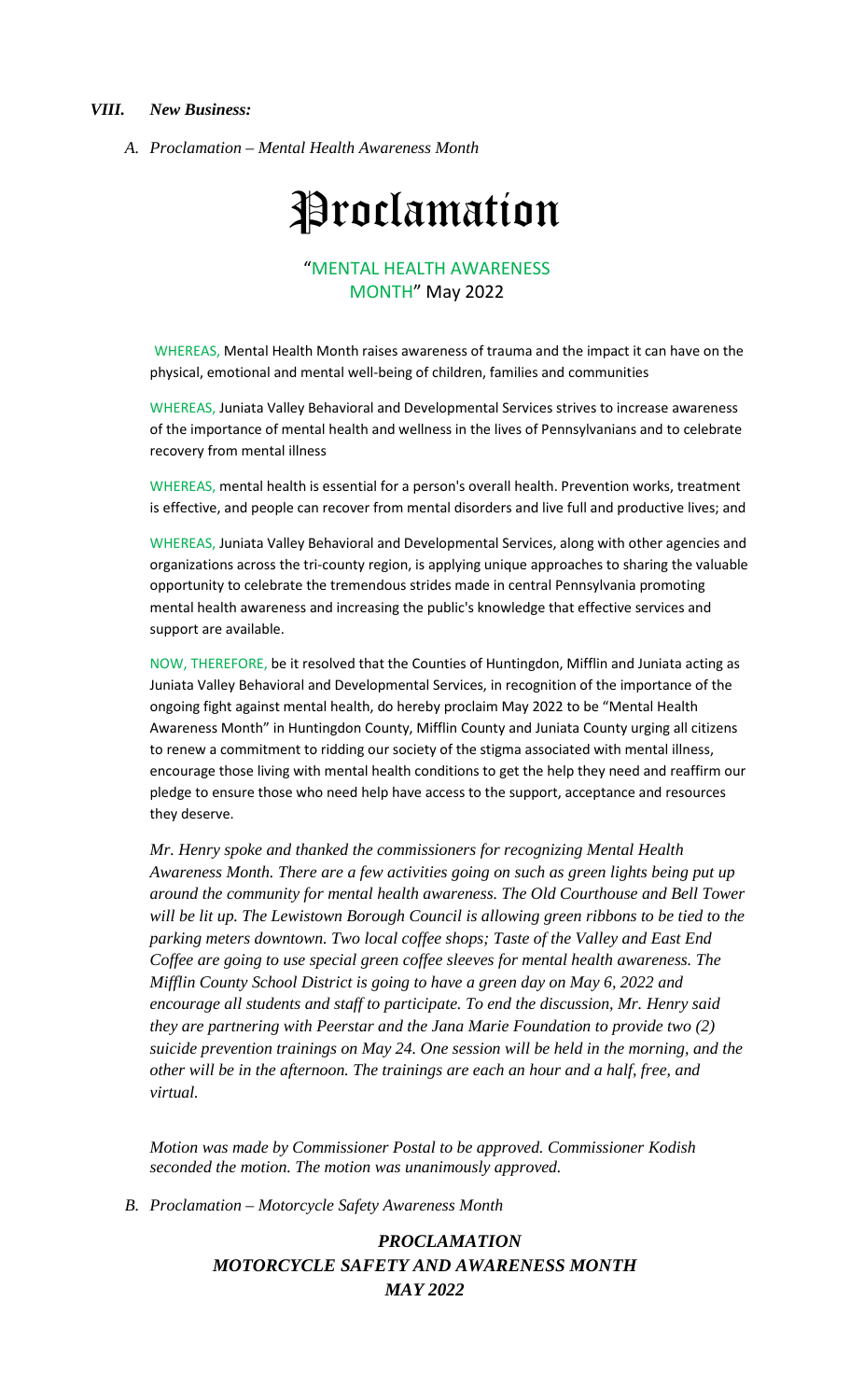*Whereas, the safety of all Pennsylvania motorists is an issue of the highest consequence and all highway users should unite in the safe sharing of roadways throughout the Commonwealth of Pennsylvania; and*

*Whereas, motorcycle riding is a popular form of recreation and transportation for thousands of people across the Commonwealth and our nation; and*

*Whereas, the Commonwealth's licensed motorcyclists are required to keep their vehicles inspected and obey current laws relative to operator safety equipment; and*

*Whereas, in efforts to reduce the number of motorcycle crashes and fatalities, the Pennsylvania Department of Transportation encourages all motorcyclists to take advantage of free training courses through Pennsylvania's Motorcycle Safety Program and pledge to be one less fatality by visiting [www.LiveFreeRideAlive.com;](http://www.livefreeridealive.com/) and*

*Whereas, it is especially important that the citizens of our Commonwealth be aware of motorcycles on the streets and highways and recognize the importance of staying alert, practicing safe driving techniques, and promoting motorcycle safety; and*

*Whereas, during the month of May, the Pennsylvania Department of Transportation, the Alliance of Bikers Aimed Toward Education of Pennsylvania (ABATE), and the Pennsylvania Motorcycle Dealers Association (PMDA) will continue their advocacy of motorcycle safety.* 

*Therefore, in recognition of motorcycle safety on our Commonwealth's roads and highways, we, the Commissioners of Mifflin County do hereby proclaim May, 2022 as MOTORCYCLE SAFETY AND AWARENESS MONTH. We encourage all motorcyclists to continue their efforts to promote safety and motorcycle awareness and all drivers to share the road and respect the unique safety needs of motorcyclists.*

*Proclaimed this 5th day of May 2022*

*Mr. Peterson, President of the local chapter Patriot Riders spoke and thanked the commissioner's for the proclamation. He said we give away free bicycles each year in June. We teach kids to not text and drive. That is our worst enemy. It used to be left hand turns. We have a program with ABATE (Operation Save a Life). We go into schools and present about motorcycle awareness and everything else going on. Because of the recent pandemic I haven't been able to approach the schools in a few years. For 2022-2023 I am going to talk to the right people and get the program in Mifflin, Juniata, Huntingdon and State College School Districts.* 

*Motion was made by Commissioner Postal to be accepted. Commissioner Kodish seconded the motion. The motion was unanimously approved.* 

*C. Corrections Employee Week Proclamation – May 1-7, 2022*

# *PROCLAMATION Corrections Employee Week May 1-7, 2022*

*Whereas, Pennsylvania's correctional system is the oldest in the nation, evolving from the establishment of Philadelphia's Walnut Street Jail in 1773 and the Eastern Penitentiary in 1829; and*

*Whereas, the "Pennsylvania System," as it became known, was the leading influence in the development of penology throughout the 19th Century and the forerunner of modern corrections; and*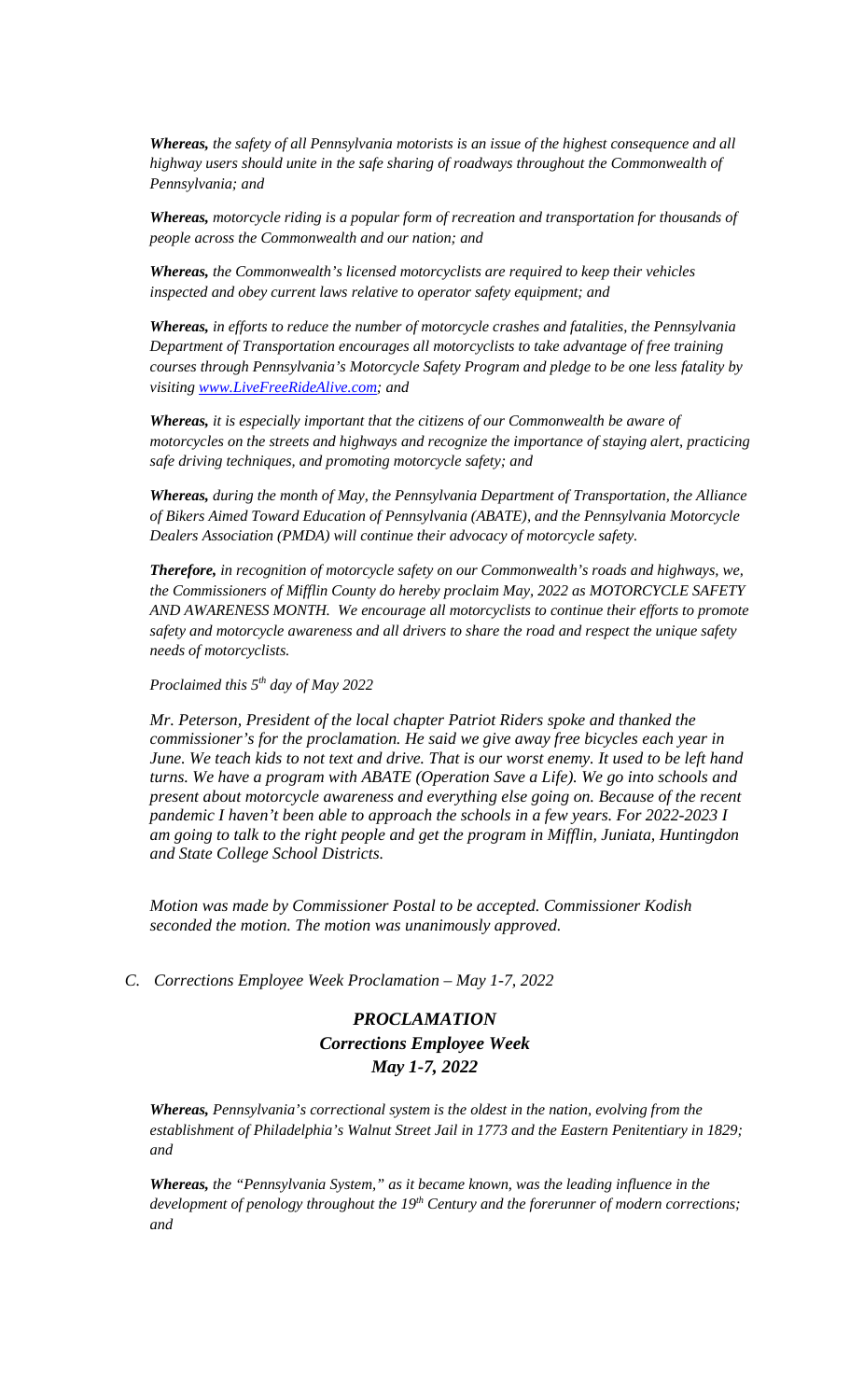*Whereas, in the face of the current public health crisis, correctional employees throughout our county have risen to the challenge of implementing increased health and safety precautions to ensure the well-being of all those in their care; and*

*Whereas, much is expected from the men and women who supervise offenders in correctional facilities every day, and without whose daily hard work and sacrifices the justice system could not operate; and* 

*Whereas, correctional employees are skilled professionals who must act as counselors, communicators, educators and experts at crisis interventions, and must protect our safety while maintaining their professional demeanor, often in a challenging environment; and*

*Whereas, we take this week to celebrate the people preforming honorable, and sometimes difficult and dangerous work, and we thank them for their outstanding service to the people of Mifflin County.*

*Therefore, be it resolved that the Mifflin County Board of Commissioners proclaim May 1-7, as CORRECTIONS EMPLOYEE WEEK in Mifflin County.* 

*Proclaimed this 5th day of May, 2022*

*Warden Kormanic spoke and thanked the commissioners for the proclamation and their continuation of support. It has been a rough few years for correction facilities. It is a team effort from food service, to mental health counselor/case manager, maintenance, and officers. We run 24/7, so most staff work weekends and holidays, and they do it very well.* 

*Motion was made by Commissioner Kodish to be approved. Commissioner Postal seconded the motion. The motion was unanimously approved.* 

## *D. EMS Week Proclamation – May 15-21, 2022*

#### **EMS Week Proclamation**

*To designate the Week of May 15-21, 2022 as Emergency Medical Services Week*

WHEREAS, Emergency Medical Services provide a vital public service; and

WHEREAS, the members of Emergency Medical Services teams are ready to provide lifesaving care to those in need twenty-four hours a day, seven days a week; and

WHEREAS, access to quality emergency care dramatically improves the survival and recovery rate of those who experience sudden illness or injury; and

WHEREAS, the emergency medical services field has grown to fill a gap by providing important, out of hospital care, including preventative medicine, follow-up care, and access to telemedicine; and

WHEREAS, the Emergency Medical Services System consists of first responders, emergency medical technicians, paramedics, emergency medical dispatchers, firefighters, police officers, educators, administrators, pre-hospital nurses, emergency nurses, emergency physicians, trained members of the public, and other out of hospital medical care providers; and

WHEREAS, the members of Emergency Medical Services teams, whether career or volunteer, engage in thousands of hours of specialized training and continuing education to enhance their lifesaving skills; and

WHEREAS, it is appropriate to recognize the value and the accomplishments of Emergency Medical Services providers by designating Emergency Medical Services Week.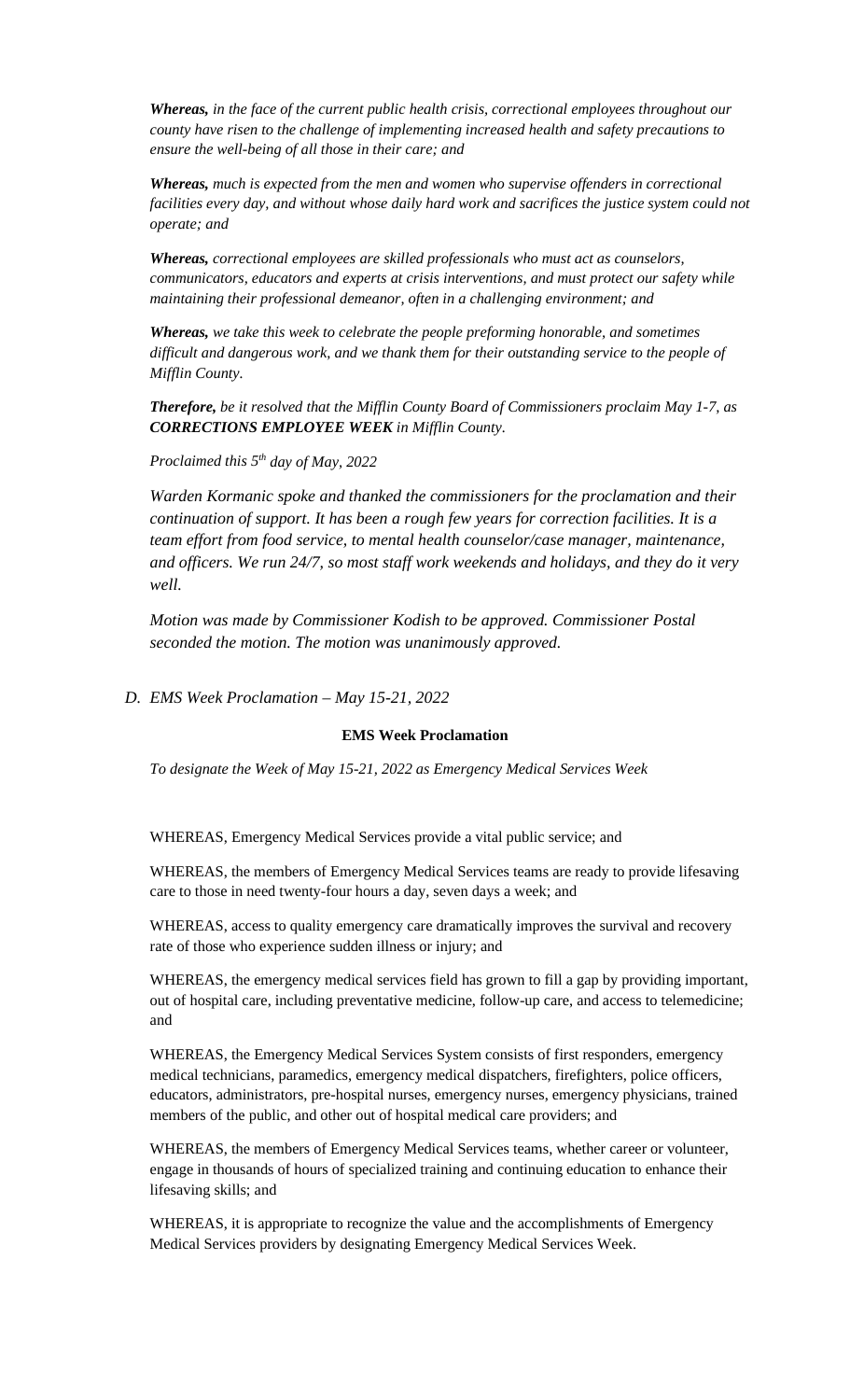NOW, THEREFORE, we, the Mifflin County Commissioners in recognition of this event do hereby proclaim the week of May 15-21, 2022, as

## **EMERGENCY MEDICAL SERVICES WEEK**

*With the EMS Strong theme, Rising to the Challenge, and encourage the citizens of Mifflin County to join us in observing this week and recognizing our local EMS agencies and providers.*

### Proclaimed this 5<sup>th</sup> day of May 2022

*Mr. Nilson thanked the commissioner's for the proclamation for EMS Week. He said our EMS System consists of five agencies. Those 5 agencies run 17 vehicles, 24/7, 365 days a year. Currently the county has 168 providers who are certified. That doesn't mean all of them serve with an agency right now. In 2021 there were 12,850 EMS requests in the county, 6,621 911 requests, 6,086 senior responses, 535 ALS service needed BLS service to provide a higher level of care, 786 transports, 5,228 medical transports, and 215 stand-by's. On behalf of Department of Health I want to thank the providers who are out there, and they have put a lot of time and effort in providing that service.* 

*Motion was made by Commissioner Kodish to be approved. Commissioner Postal seconded the motion. The motion was unanimously approved.* 

## *E. CDBG Public Hearing*

*Chastity started out the public hearing by saying this is the first public hearing for CDBG federal fiscal year 2022 applications. We have not received our allocation funding notices yet for this year. We are going to base our numbers on last year. One big difference is Armagh did reach the threshold of population of 4,000 with the 2020 census. They are getting their own allocation of CDBG funding this year. That will decrease the county's share, we are not sure exactly how much. Looking back a few years when Brown became an entitlement municipality, we lost about 20,000 in funding. Based on that estimate, I am estimating we are going to receive a total of \$210,000.00 for CDBG funds this year. We will allow \$173,000.00 for projects, and \$37,000.00 for administration for planning and development department to administer the grant and do all the paper work and follow all regulations. Any eligible activity must meet a national objective. This objective includes all 70% of all activities funded must benefit low to moderate income persons. It can be a removal for slum or can be for a particular urgency. It's typically a weather related disaster. The kinds of projects we can fund are sewer/water line improvements and replacements, housing rehabilitation, construction of affordable housing, construction of facilities, public services that are new, and street improvements. The applications will be distributed to municipalities, non-profits and engineers. Applications are due June 16, 2022. All applicants will be required to attend a mandatory planning commission meeting June 23, 2022 at 3:30 pm to present the application. After that, we will have a CDBG advisory committee and review applications for them, and we will select projects and make sure we have a viable project. The second CDBG public hearing will be October 6, 2022 and we will announce all projects that are funded and we will have a resolution formally passed for those resolutions. Applications are due to PA-DCED by October 22, 2022. Sometimes there are competitive applications, and it has to be 100,000 no maximums. Commissioner Postal clarified that Mifflin County as a whole is not losing money because of Armagh, we will gain some. Armagh is believed to get \$80,000-\$90,000.* 

*F. Resolution No. 11 of 2022 on behalf of Brown Township Supervisors approving budget modifications to the FFY 2020 CDBG Coronavirus Program* 

**RESOLUTION NUMBER 2022-11 RESOLUTION OF THE MIFFLIN COUNTY COMMISSIONERS (MCC) ON BEHALF OF THE BROWN TOWNSHIP SUPERVISORS (BTS) APPROVING BUDGET MODIFICATIONS TO THE FFY 2020 COMMUNITY DEVELOPMENT BLOCK GRANT-CORONAVIRUS PROGRAM (CDBG-CV) PROGRAM**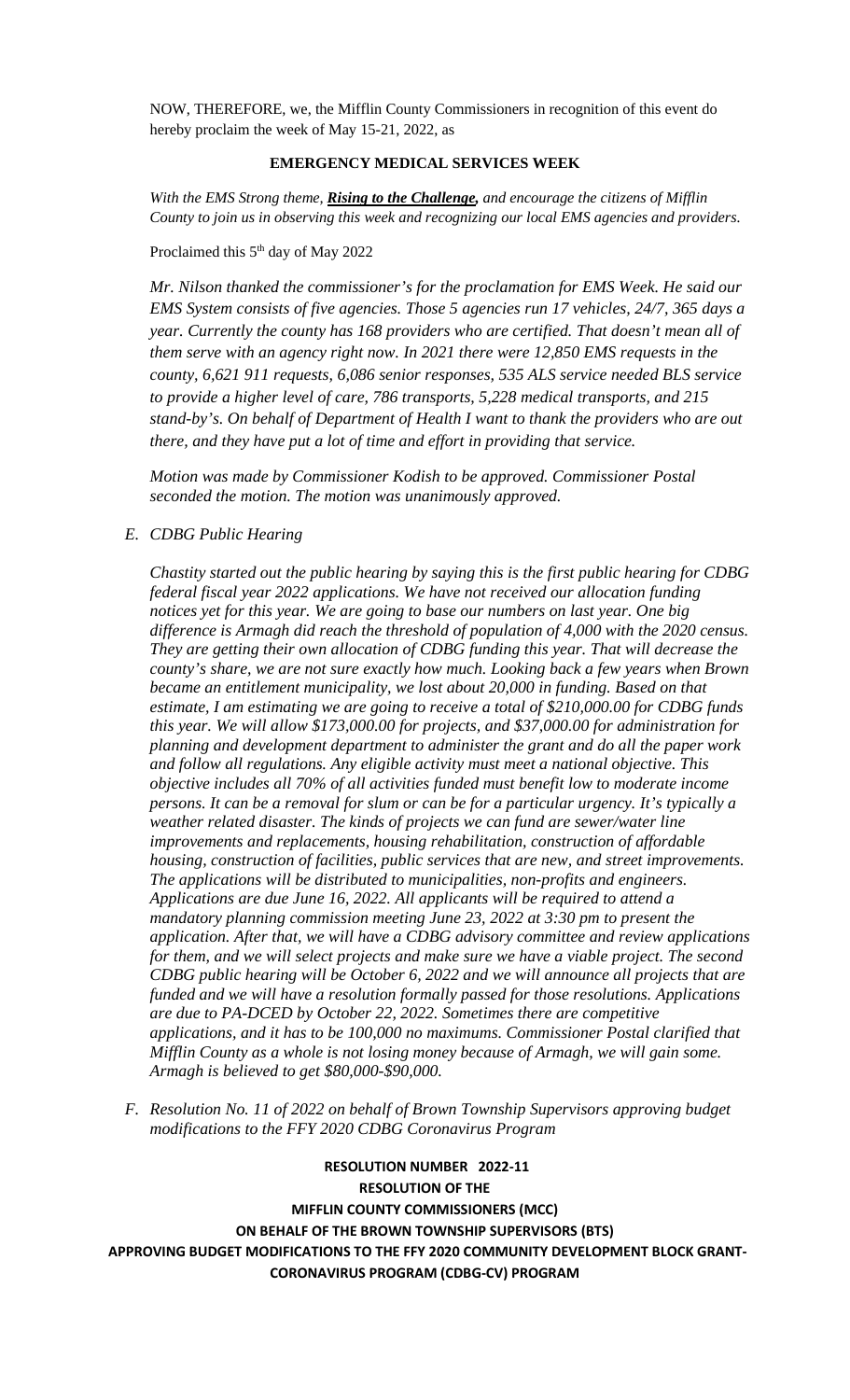**WHEREAS**, the MCC and on behalf of the BTS funded the fair share project of Laptop Devices for Mifflin County Students in the amount of \$34,164.75; and

**WHEREAS**, the Laptop Devices for Mifflin County Students Project will not be completed as the Mifflin County School District purchased devices for every student and negated the need for this project and the funds need to be reallocated to another eligible and fundable project; and

**WHEREAS**, the MCC and on behalf of the BTS are desirous of creating and funding the Reedsville Playground Project in the amount of \$34,164.75;

**WHEREAS,** the BTS adopted a resolution on May 2, 2022 during their regular meeting approving said budget modifications and authorizing the Mifflin County Planning and Development Department (MCPDD) to complete and submit said modification request and required documentation to the Pennsylvania Department of Community and Economic Development (PA-DCED) for review and approval;

**WHEREAS,** the BTS conducted a public hearing on Monday, May 2, 2022 in accordance with the County's Citizen Participation Plan;

**WHEREAS,** it is the requirement of the PA-DCED to modify the FFY 2020 program funding budget, so as to complete the following actions:

- 1. Delete the FFY 2020 obo Brown Township Laptop Devices for Mifflin County Students Project.
- 2. Add the FFY 2020 obo Brown Township Reedsville Playground Project in the amount of \$34,164.75.

**NOW, THEREFORE, BE IT RESOLVED**, by the MCC as follows:

- 1. That the program modifications affecting the FFY 2020 program budget are approved by the MCC and on behalf of the BTS through the adoption of this Resolution.
- 2. That the MCPDD is authorized to complete and submit said modification request and required documentation to the PA- DCED for review and approval.

**BE IT FURTHER RESOLVED**, if CDBG funds are determined by the PA-DCED to be expended on ineligible program costs or do not meet a national objective, the MCC and the BTS agree to repay the proportion deemed ineligible from non-federal sources.

*Ms. Fultz said this resolution is in response to the recent funds around for the CDBG coronavirus funds. We have initially funded the laptops for students, and that project went away. Brown Township had a public hearing and adopted their resolution. They are putting the remaining funds they have of \$34,164.75 in to provide additional playground equipment for the playground. The laptop project is completely deleted, and the CDBG CV funds will be used.* 

*Motion was made by Commissioner Postal to be approved. Commissioner Kodish seconded the motion. The motion was unanimously approved.* 

*G. Resolution No. 12 of 2022 county portion per capita taxes:*

**RESOLUTION NUMBER 2022-12 RESOLUTION OF THE MIFFLIN COUNTY COMMISSIONERS (MCC) APPROVING BUDGET REVISIONS TO THE FFY 2019 CDBG PROGRAM**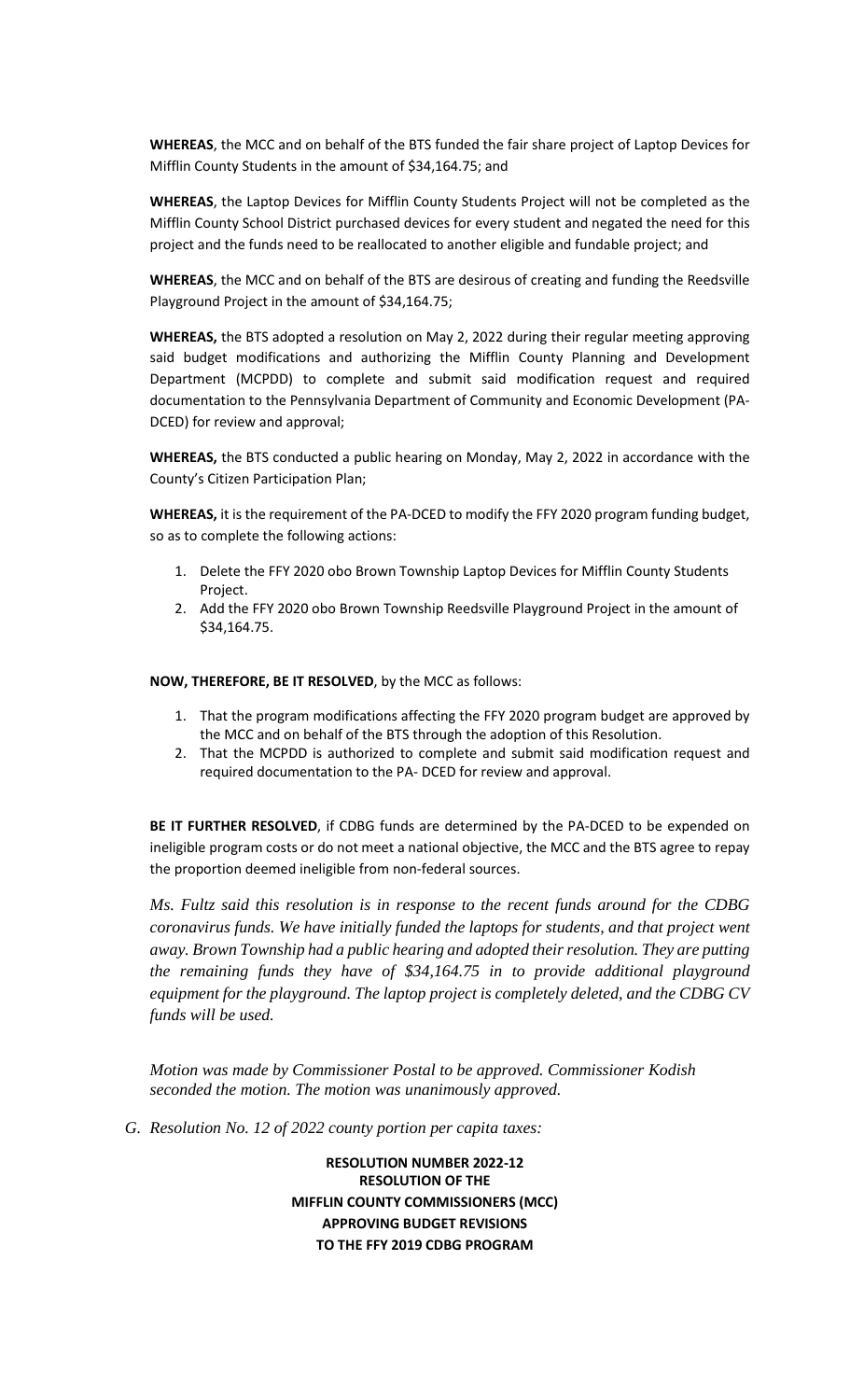WHEREAS, the MCC funded the Wayne Township Stormwater Improvements Project in FFYs 2017, 2018 and 2019 in the amount of \$1,030,296.74 and the project is over budget;

**WHEREAS,** the MCC are desirous of adding \$100,000.00 towards the budget deficit of the Wayne Township Stormwater Improvements Project by reducing the Juniata Terrace Stormwater Management Improvement Project currently funded in the amount of \$187,153.00, leaving a balance of \$87,153.00;

**WHEREAS,** it is the requirement of the Pennsylvania Department of Community and Economic Development (PA-DCED) to revise the Mifflin County FFY 2019 program funding budgets, so as to complete the following actions:

- 1. Reduce the FFY 2019 Juniata Terrace Stormwater Management Improvement Project in the amount of \$100,000.00.
- 2. Adding \$100,000.00 to the already approved Wayne Township Infrastructure Improvements Project.

**NOW, THEREFORE, BE IT RESOLVED**, by the MCC as follows:

- 1. That the program budget revisions affecting the County's FFY 2019 program budgets are approved by the MCC through the adoption of this Resolution.
- 2. That the Mifflin County Planning and Development Department is authorized to complete and submit said budget requests and required documentation to the (PA- DCED) for review and approval.

**BE IT FURTHER RESOLVED**, if CDBG funds are determined by the PA-DCED to be expended on ineligible program costs or do not meet a national objective, the MCC agree to repay the proportion deemed ineligible from non-federal sources.

*Ms. Fultz said we budgeted a million dollars for this project. Bids came back last summer and they were over budget. Wayne Township used some of the ARPA funds to pay for the overage. Our CBC pipe for the water line was unavailable and we had to switch to ductile iron. We want to provide \$100,000.00 from our 2019 COVID fund towards this project. This project is almost complete.* 

*Motion was made by Commissioner Postal to be approved. Commissioner Kodish seconded the motion. The motion was unanimously approved.* 

- *H. Request for exoneration of 2022 county portion per capita taxes:*
	- *Menno Township Tax Collector Cynthia Clever - 3*

*Motion was made by Commissioner Postal to be approved. Commissioner Kodish seconded the motion. The motion was unanimously approved.* 

- *I. Request for exoneration of 2022 county real estate tax bill and relieve the Tax Collector from collecting this bill:* 
	- *Parcel No. 17,14-0123D-,202 located in Granville Township – mobile home was destroyed - \$67.02*
	- *Parcel No. 17,14-0123D-,310 located in Granville Township – mobile home was removed - \$141.14*

*Motion was made by Commissioner Postal to be approved. Commissioner Kodish seconded the motion. The motion was unanimously approved.* 

- *J. Purchase of Service Agreement for use, if needed, by Children and Youth for the period July 1, 2022 through June 30, 2023:*
	- *Children's Choice Inc., Chester, PA*
	- *Families United Network, Inc., Muncy, PA*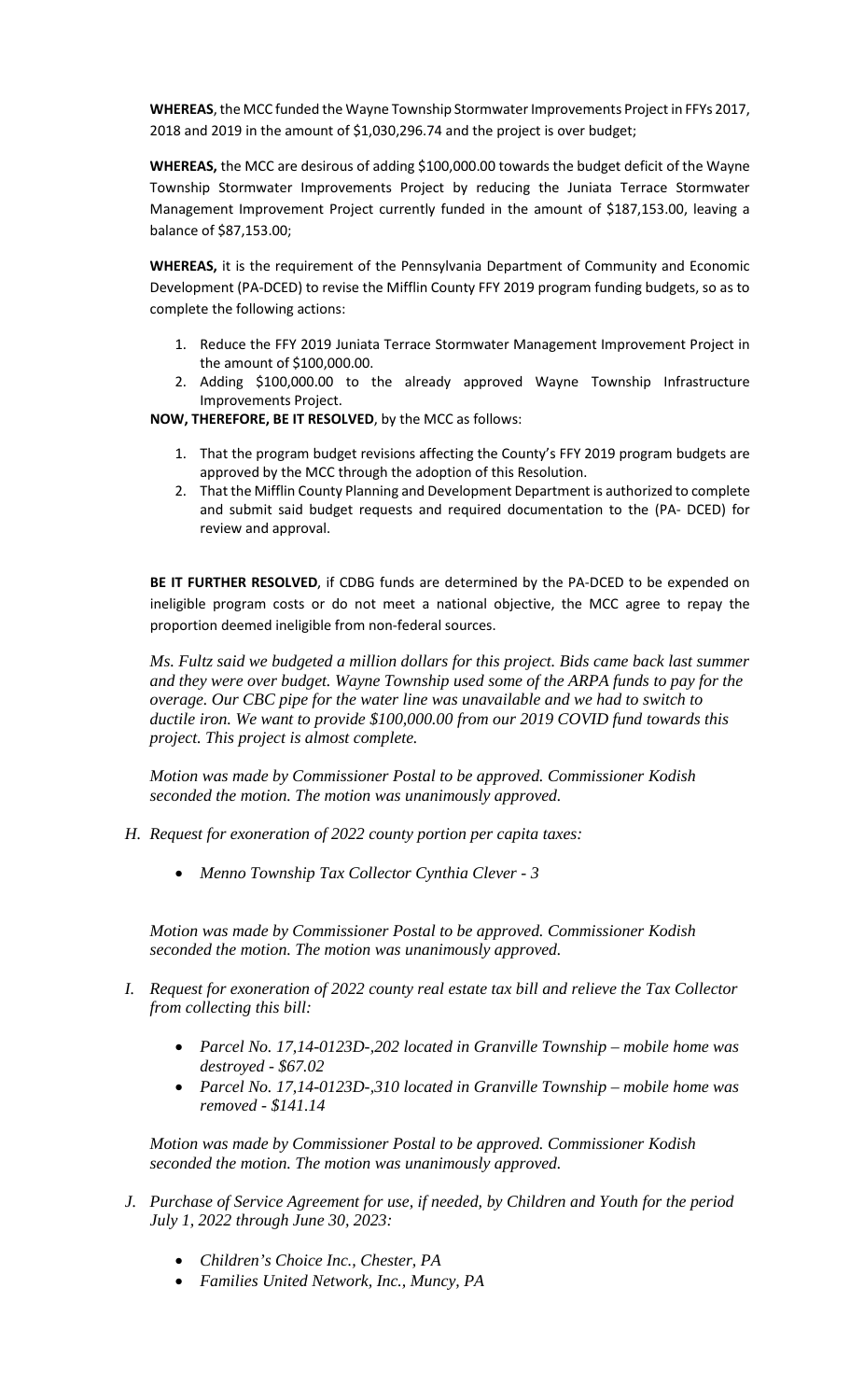- *Neuropsychological Services of Clear Vision, Williamsport, PA*
- *Children of the Ark Day Care Center, Lewistown, PA*
- *Bobbie L. Rabuck, Esquire, State College, PA*
- *Language Line Services, Inc*
- *Pressley Ridge, Pittsburgh, PA*

*Ms. Patkalitsky said Children's choice is foster care services and the lowest is \$17.50 per day up to \$53.38 per day. Families United Network is foster care and residential services and the lowest is \$29.51 per day and up to \$274.31 per day. Neuropsychological Services of Clear Vision is counseling services and \$150.00 per hour. Children of the Ark Day Care Center is child care for \$30.00 per day. Bobbie Rabuck is the conflict solicitor for the agency and is \$65.00 per hour. Language Line Services is interpret services and is \$1.85 per minute up to \$2.00 per minute. Pressley Ridge is foster and residential care behavioral services with the lowest being \$85.53 per day and up to \$509.35 per day. Commissioner Kodish asked if Language Line and Pressley Ridge are heavily used. Ms. Patkalitsky said one (1) or two (2) kids use Pressley Ridge foster care services. We try to stay away from residential as much as possible. The interpreter that was being used is having trouble with clearances, so Language Line is going to be used for now. Commissioner Postal asked about ELRC for Families United Network and Ms. Patkalitsky was going to check on that.* 

*Motion was made by Commissioner Postal to be approved. Commissioner Kodish seconded the motion. The motion was unanimously approved.* 

*K. Master Sales Agreement with Guard1, Solon, OH, for the Prison guard tour system which tracks/ensures rounds are done - \$16,491.14*

*Warden Kormanic said this new system is to replace the current one. It has been in place for five (5) years, and it's starting need new parts. The main thing at the jail is safety for staff, inmates, and the community. Guard1 system will make sure rounds are done safely and more durable. We will be spending less money on replacing stuff, and the annual fee is cheaper. They will provide training for the new system. Solicitor Snook asked about the total to make sure the annex facility is not factored in, and the Warden assured him it was not.* 

*Motion was made by Commissioner Postal to be approved. Commissioner Kodish seconded the motion. The motion was unanimously approved.* 

# *L. Personnel:*

- *Resignation of Part-time Corrections Officer Christian Dunn effective April 27, 2022*
- *Resignation of Nathaniel Dillion from Probation Officer effective May 6, 2022*
- *Resignation of Emily Solt-Marks from Part-time LPN effective May 9, 2022*
- *Resignation of Kathryn Mumper from Children and Youth Caseworker effective May 10, 2022*
- *Resignation of Joseph Taylor from Children and Youth Caseworker effective May 13, 2022*

*Motion was made by Commissioner Postal to be approved. Commissioner Kodish seconded the motion. The motion was unanimously approved.* 

# *IX. Adjournment:*

*With no other business on the agenda, Commissioner Sunderland adjourned the meeting at 9:45 am.*

*\_\_\_\_\_\_\_\_\_\_\_\_\_\_\_\_\_\_\_\_\_\_\_\_\_\_\_\_\_\_\_\_\_\_*

*Secretary*